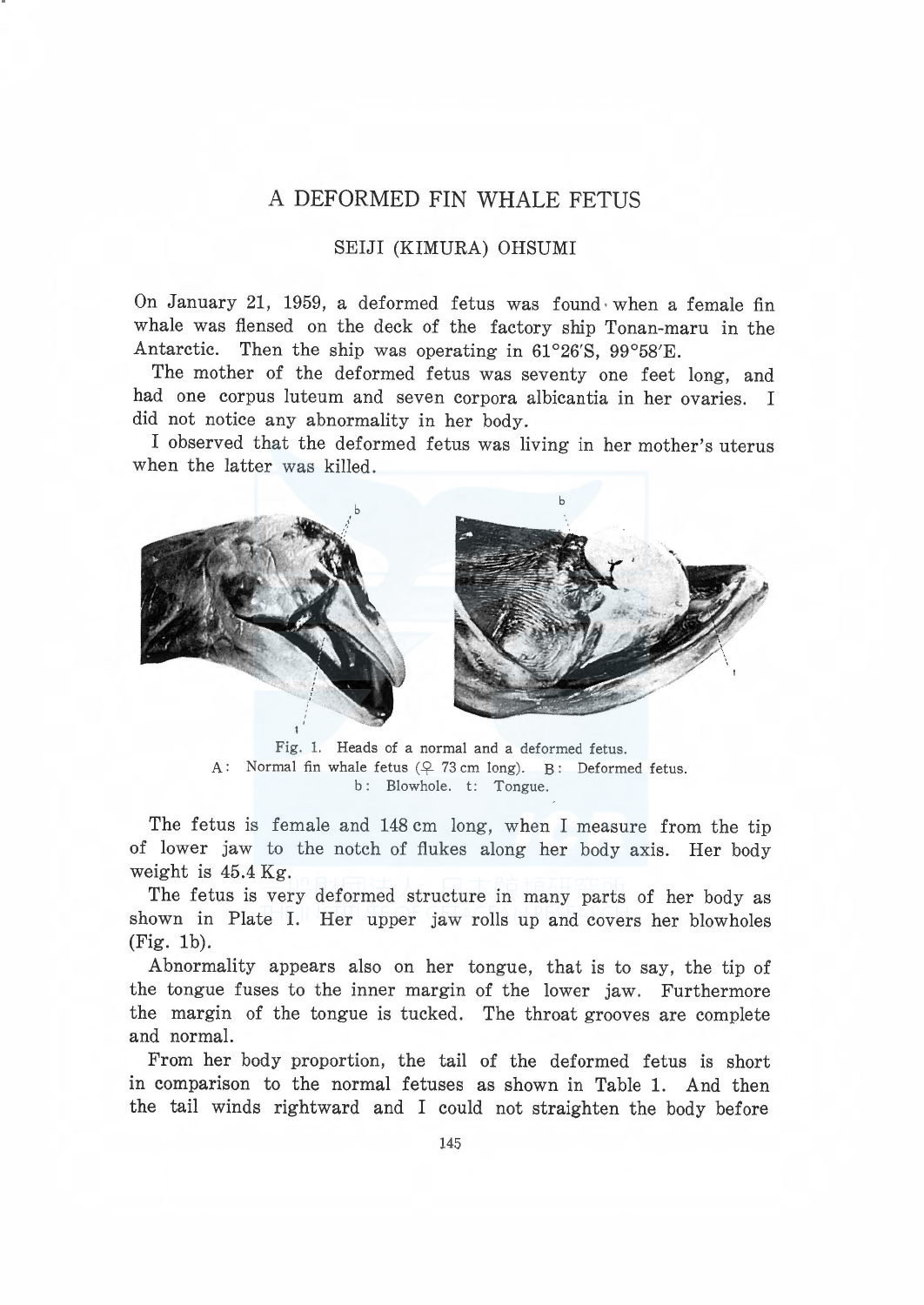the fetus was fixed in the formalin solution.

The dorsal fin of the fin whale fetus usually appears when the f etus grows to 15 cm in length. At first the middle of the dorsal fin grows upward, then the top of the fin turns backward at about 50 cm in body length, and becomes near completion. However the dorsal fin of this abnormal fetus is isosceles triangular as shown in Fig. 2.



Fig. 3. Flukes of a normal fetus and a deformed fetus. A: Normal fetus  $(2 214 \text{ cm})$ . B: Deformed fetus.

The tail flukes of the fetus (70 cm and over) are usually doubled at the insertion, and when we spread the flukes, the shape of them is nearly the same as that shown in Fig. 3a, although the shape varies with the stage of the fetus. But the flukes of the deformed fetus are not doubled and the tips of them retrocede and approach.

The close examination would be needed further, but I did not dissect and examine this deformed fetus, for this is used as a specimen of our Institute.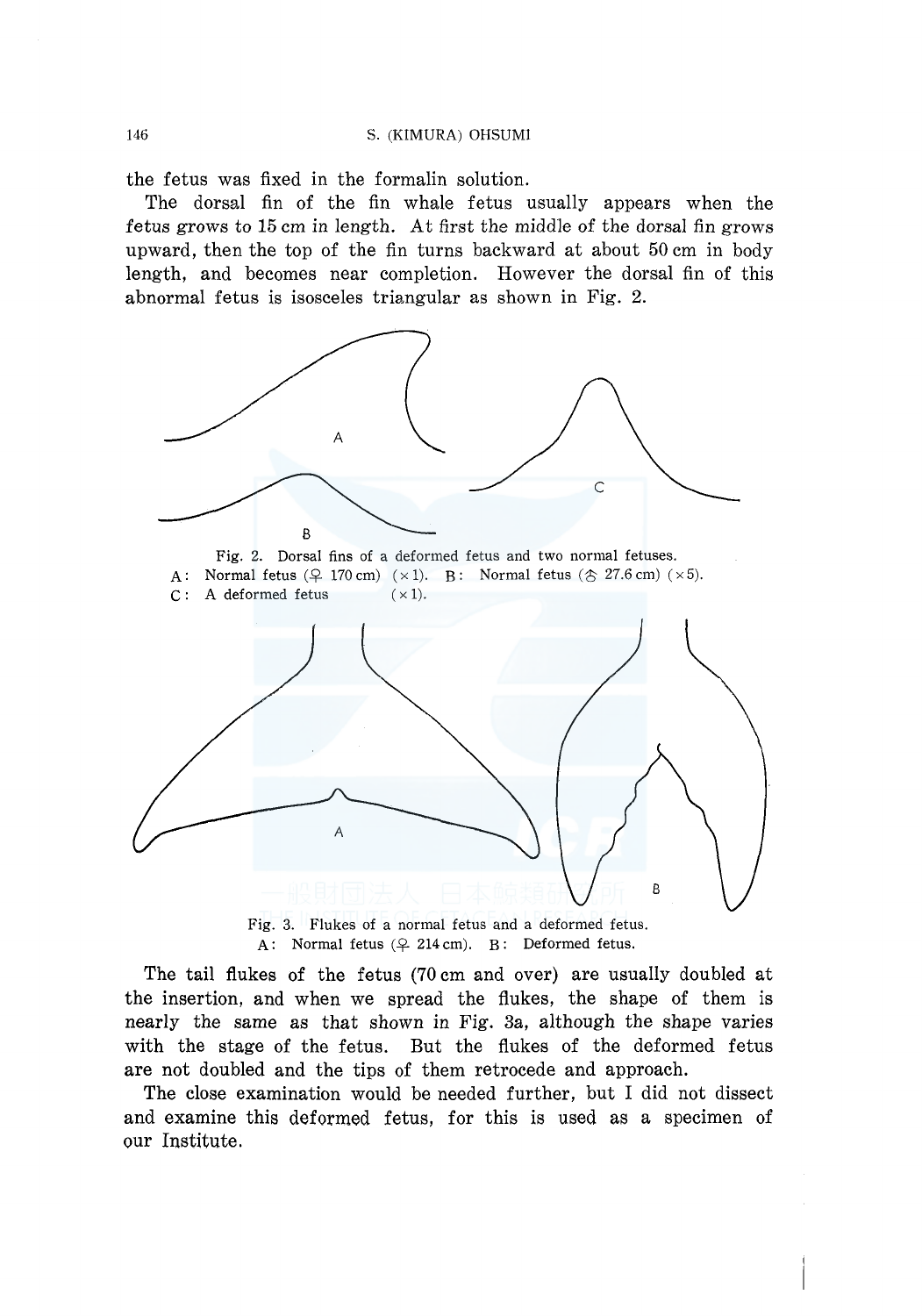#### A DEFORMED FIN WHALE FETUS 147

|                                                           | Deformed<br>fetus <sup>a</sup>  |              | Normal fetuses<br>$(150 - 250$ cm)                   |
|-----------------------------------------------------------|---------------------------------|--------------|------------------------------------------------------|
|                                                           | Actual<br>length<br>(cm)        | %            | Range of<br>percent to<br>total length <sup>b)</sup> |
| Tip of lower jaw to notch of flukes                       | 148                             | 100.0        |                                                      |
| Tip of lower jaw to angle of gape                         | $L$ 31.0<br>R 33.0              | 20.9<br>22.3 |                                                      |
| Tip of lower jaw to center of eye                         | L27.0<br>$R_{31.0}$             | 18.2<br>20.9 | $16.0 - 20.0$                                        |
| Tip of lower jaw to tip of flipper                        | I.65.0<br>R 65.0                | 43.9<br>43.9 | $40.5 - 45.5$                                        |
| Center of eye to center of ear                            | $L$ 9.4<br>l R 10.5             | 6.4<br>7.1   | $6.0 - 7.5$                                          |
| Notch of flukes to posterior margination of<br>dorsal fln | 36.5                            | 24.7         | $23.0 - 28.0$                                        |
| Notch of flukes to center of anus                         | 35.0                            | 23.6         | $27.0 - 33.0$                                        |
| Center of anus to reproductive aperture                   | 2.5                             | 1.7          | $1.5 - 3.5$                                          |
| Center of anus to umbilicus                               | 17.5                            | 11.8         | $13.0 - 19.0$                                        |
| Center of anus to posterior margin of ventral<br>grooves  | 20.5                            | 13.9         | $14.0 \sim 17.0$                                     |
| Height of dorsal fin                                      | 4.6                             | 3.1          | $1.8 - 3.5$                                          |
| Length of base of dorsal fin                              | 9.7                             | 6.6          | $3.5 - 6.5$                                          |
| Flipper, tip to anterior and of lower border              | (L 22.0)<br>$R_{20.0}$          | 14.9<br>13.9 | $11.0 - 16.5$                                        |
| Greatest width of flipper                                 | 6.3<br>L<br>6.0<br>$\mathbf{R}$ | 4.3<br>4.1   | $3.0 - 4.0$                                          |
| Width of tail flukes at insertion                         | 8.0                             | 5.4          | $6.5 - 4.0$                                          |
| Tail flukes, tip to notch                                 | L 15.5<br>R 15.5                | 10.5<br>10.5 | $10 \sim 14$                                         |
| Total spread of tail flukes                               | 13.5                            | 9.1          |                                                      |

## TABLE 1. BODY PROPORTION OF FIN WHALE FETUSES

a) Fixed by formalin solution.

b) Tip of upper jaw to notch of flukes.